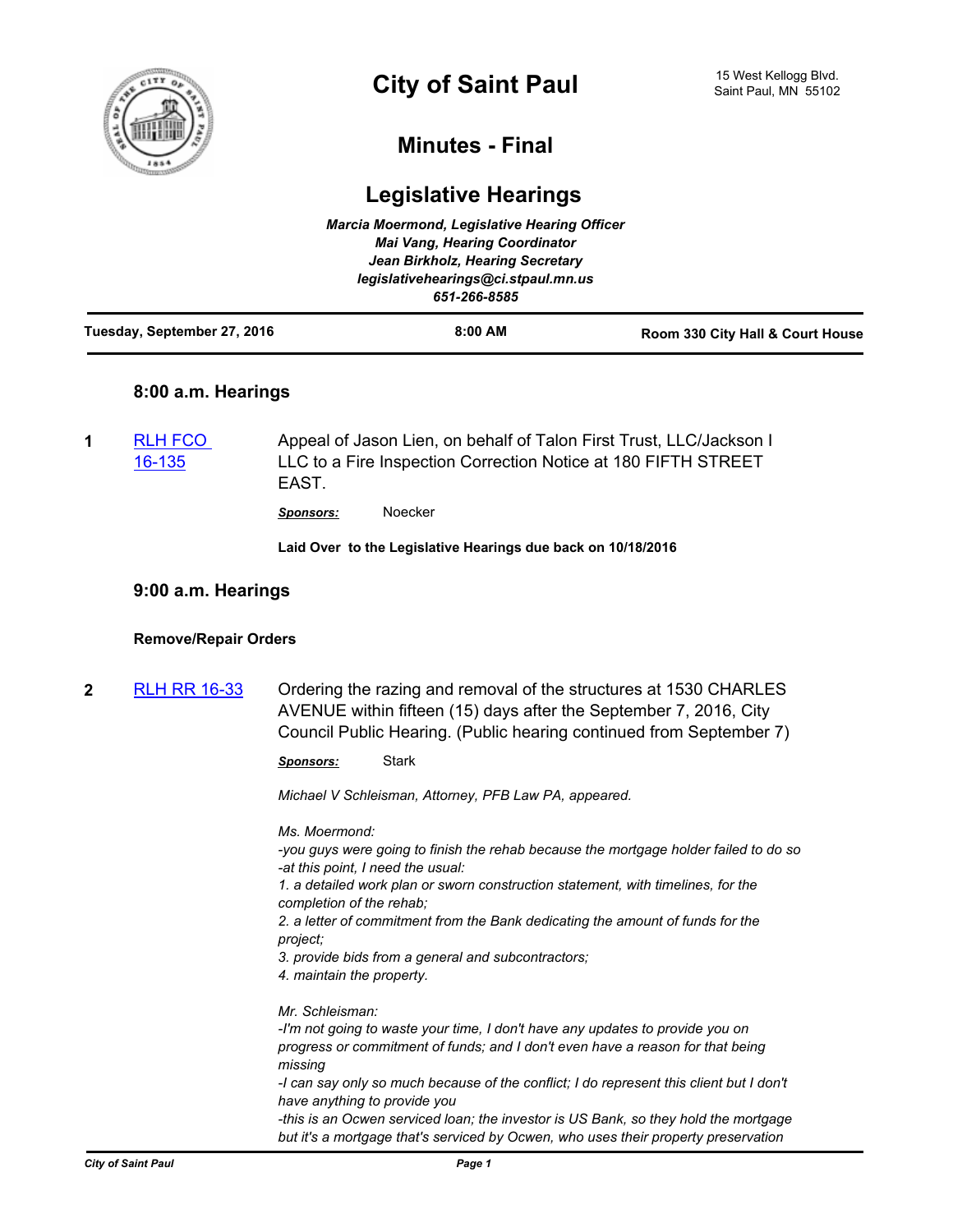### *vendor, Altisource*

*-I'm sure if you're aware but the foreclosure sale was, unfortunately, postponed to Nov 3, 2016; the reduced redemption action is still on the books; it still applies to whatever sale does take place, whenever that happens, it will be a 5-week redemption period*

*Mr. Steve Magner, Vacant Buildings: -do you think that if the sale had occurred they would be more interested in participating?*

*Mr. Schleisman: -I think that's what happened*

#### *Ms. Moermond:*

*-we have a deceased owner; Mai Vang & I spent some time on the phone with people of different companies.... Krono's, who replaced Altisource, contacted us*

#### *Mr. Schleisman:*

*-Altisource sometimes uses their own vendor, Safeguard but from what I understand, it's just Altisource on this but they do use a lot of subvendors for property preservation activities*

*-the last communication I had with my client is that they misinterpreted the letters that were provided after Mr. Goerlitz appeared, which stated that this hearing would take place and then the City Council hearing in Oct; they somehow misread that and misread our instructions thinking that the City Council hearing was the deadline for getting things moving...., although, they've indicated to me that they want to save this building but they want more time*

#### *Mr. Magner:*

*-for the record, he read the letter of Sep 14, 2016 to Jared Goerlitz (attached) -I don't know what's confusing about that letter but .............*

#### *Mai Vang:*

*-referred to the email from David Strathy from Altisource on Thu Aug 18 (attached) with questions*

#### *Ms. Moermond:*

*-I made a request of the city's building official, Steve Ubl, that he expedite a code compliance inspection but when the inspectors went out, the lock box was not provided*

#### *Mr. Schleisman:*

*-that was provided to my clients; they said that they would do their best to provide a new lock box*

#### *Mr. Magner:*

*-on Sep 15, a trial letter was done by building; a letter was done the same day by electrical; a letter was done by plumbing; mechanical still needs to get out there -I can certainly find out why mechanical hasn't done their part; after they do their inspection, we will send out the document the next day or so -I will follow that up*

#### *Mr. Schleisman:*

*-I haven't been able to obtain the information necessary to prepare for this hearing -my assumption is that my client would like more time*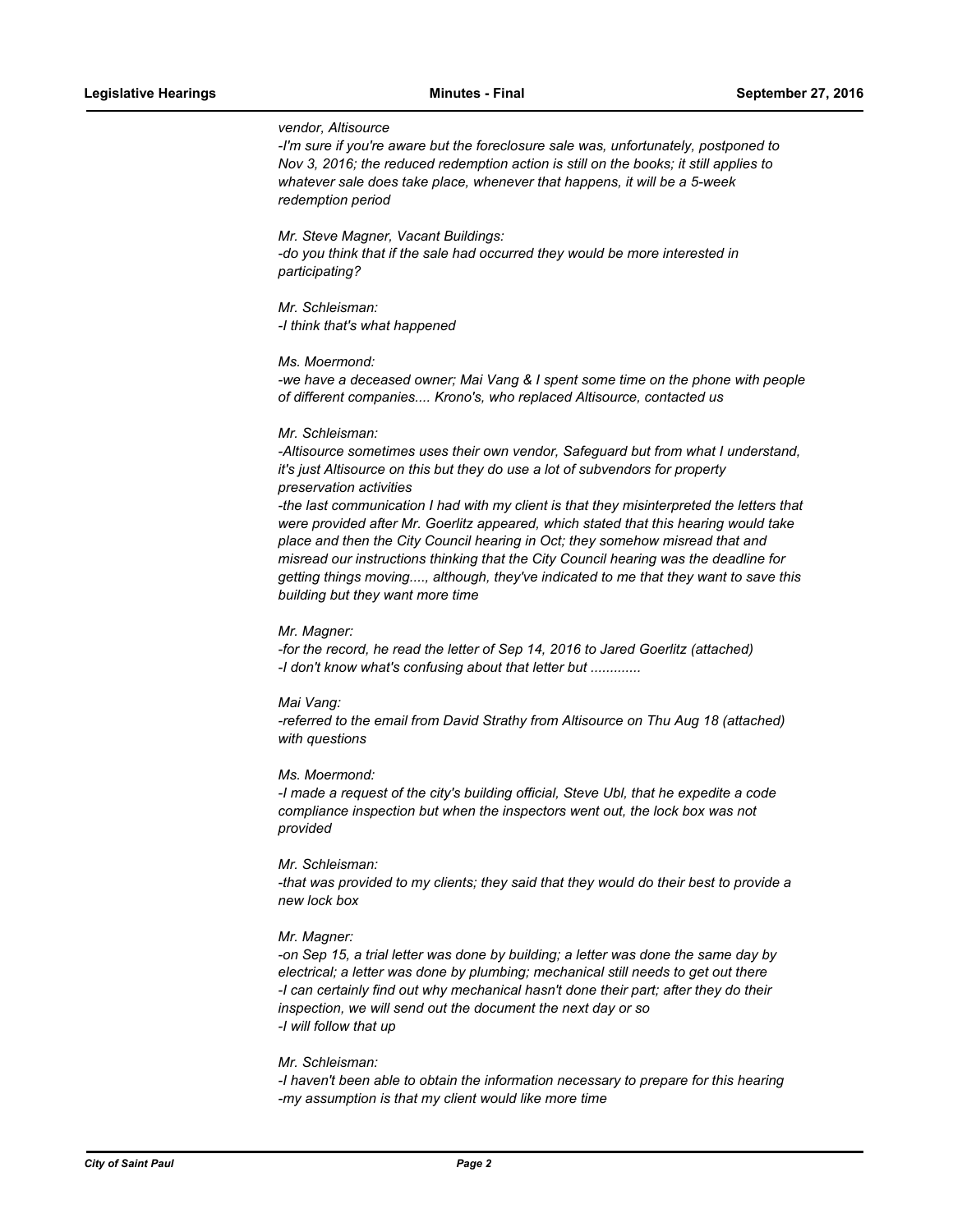#### *Ms. Moermond:*

*-I will recommend the building be Removed within 15 days at the City Council Public Hearing next Wed, Oct 5, 2016; if you can bring me something impressive that addresses the items in the letter, then maybe we can change the course of this ship*

*Remove the building within 15 days with no option for repair, unless owner can present plans and financing for the rehab.*

#### **Referred to the City Council due back on 10/5/2016**

## **3** [RLH RR 15-44](http://stpaul.legistar.com/gateway.aspx?m=l&id=/matter.aspx?key=20134) Ordering the rehabilitation or razing and removal of the structures at 689 CONWAY STREET within fifteen (15) days after the December 16, 2015, City Council Public Hearing.

## **Sponsors:** Prince

*Aaron Rubenstein, Historic Saint Paul Corporation, appeared.*

## *Mr. Rubenstein:*

*-we are making progress but we're not quite there yet*

*-we closed on the house Aug 5, 2016; we are working still to refine the numbers and plans*

*-we will have an appraisal number later this week; key to finalize the financing -brought with him a letter of financing commitment from Twin Cities Community Land Bank but we need to finalize all the figures before we can get a final approval for the financing from them*

*-the contractor is ready to start in Nov 2016, which will allow time for bldg permit review & HPC review*

*-as stated in the development budget that we submitted last time, the construction budget is \$145,000*

*-we are not sure whether or not we will be using Metamorphosis Contracting -we have a bid from one other contractor; haven't made a final decision on the contractor*

#### *Ms. Moermond:*

*-this is way behind what I wanted to have done; I'm not understanding why there was a problem; when we talked about the numbers, HSP was working on revising it's accounting system and updating - that was slowing things down but how that would have effected getting an appraisal.....* 

#### *Mr. Rubenstein:*

*-I don't know why this has happened but the numbers from one of the contractors has gone up a fair bid (Metamorphosis went from \$143,000 to \$162,000); initially, we were talking about selling the house to a particular individual but the house wouldn't be completely finished (the case at the end of Jun) but the contractor said that was not really the case; we have not worked with Metamorphosis before -we, of course, wanted it all buttoned up and ready to go, too; we are pretty close*

#### *Ms. Moermond:*

*-asked if everything could be done in 2 weeks -we have an anniversary date coming up on this property (registered vacant building subject to demolition)*

*Mr. Rubenstein: -let's aim for that; actually, in order have it absolutely buttoned up, I think I would need 4 weeks; then, we would be done -we just have to be sure of the numbers so that we aren't surprised or sabotaged*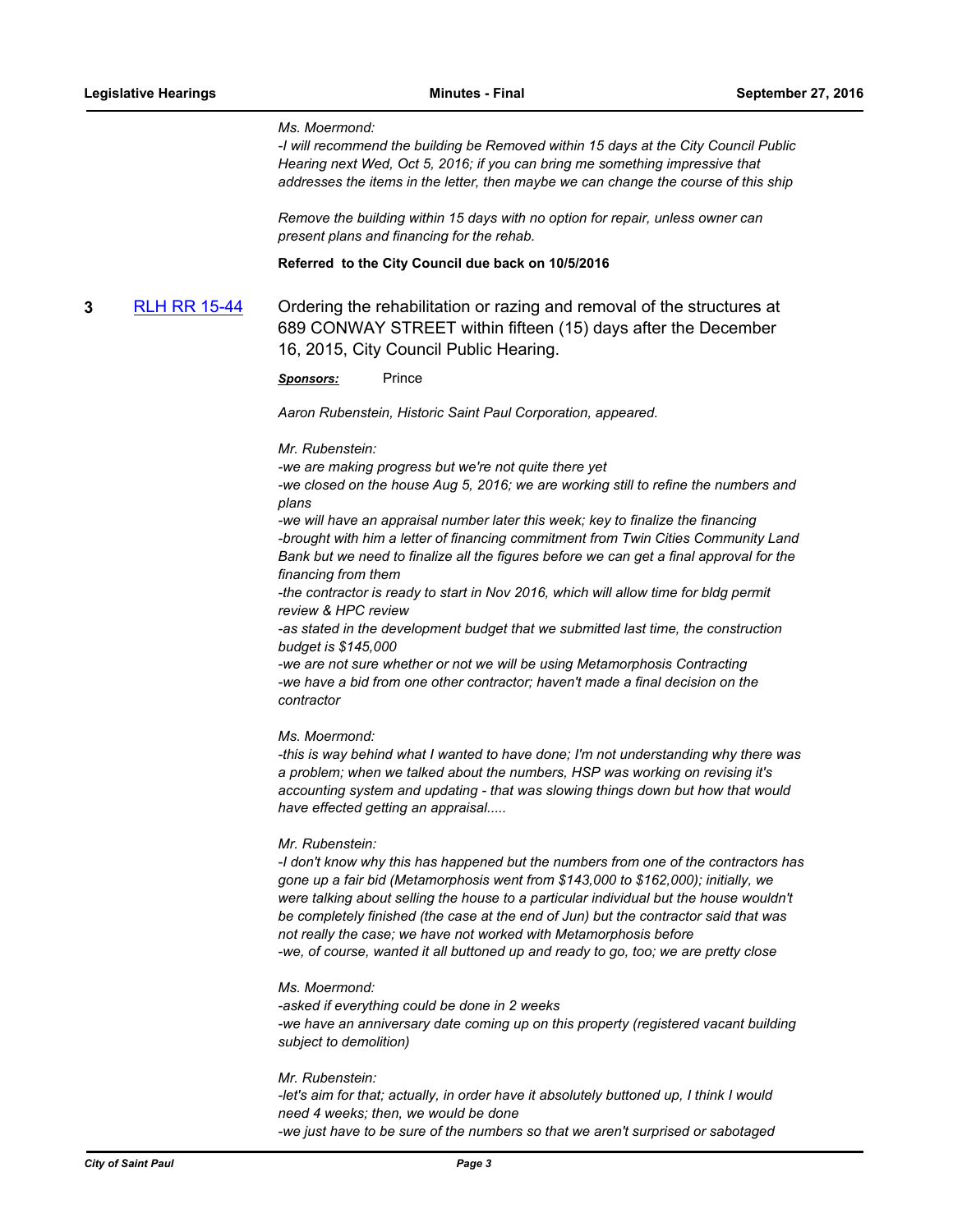*after we pull a permit ...* 

*Ms. Moermond:*

*-I will ask the Council to grant another month on this; then, we'll look at your plans on Oct 25, 2016; it will be done and ready to be approved; if you have any questions, please email them along the way so that we can deal with it -City Council Public Hearing Nov 2, 2016*

*Need revised letter of commitment from the Twin Cities Community Land Bank to indicate the amount of funds; scope of work for the rehab, including timelines, and evidence of financing to complete the project.*

#### **Laid Over to the Legislative Hearings due back on 10/25/2016**

## **4** [RLH RR 16-35](http://stpaul.legistar.com/gateway.aspx?m=l&id=/matter.aspx?key=22124) Ordering the razing and removal of the structures at 1242 HEWITT AVENUE within fifteen (15) days after the September 7, 2016, City Council Public Hearing. (To be referred back to Legislative Hearing on October 25)

#### *Sponsors:* Stark

*Action Minute: Owner to provide a sworn construction statement or work plan with timelines for the rehab of the structure no later than the close of business on October 3rd.*

#### *No one appeared.*

*Steve Magner:*

*(read the September 22, 2016 letter from Ms. Vang to Ms. Terri Hunter (attached herein).*

#### *Marcia Moermond:*

*-Mai has updated the file her that the the performance deposit was posted on September 22nd and the code compliance inspection was paid for on September 23rd*

*-don't have any information about a contractor having gone through and developed a plan or sworn construction statement*

*Mr. Magner:*

*-neither did he but they still could have provided a preliminary plan that can be amended after the code compliance inspection.*

*Ms. Moermond: -these were the conversations we had on the phone with them -that was the expectation*

*Mai Vang: -rec'd an email from Ms. Hunter that she received the email and is addressing*

*Ms. Moermond: -we talked on the phone with her for quite a while -one was for them to provide a representative and identification of a law firm they might use -looks like Weingarden & Liebo and Tara is an officer manager who assigns cases out to whom and get it appropriately directed -asked if the property has been maintained*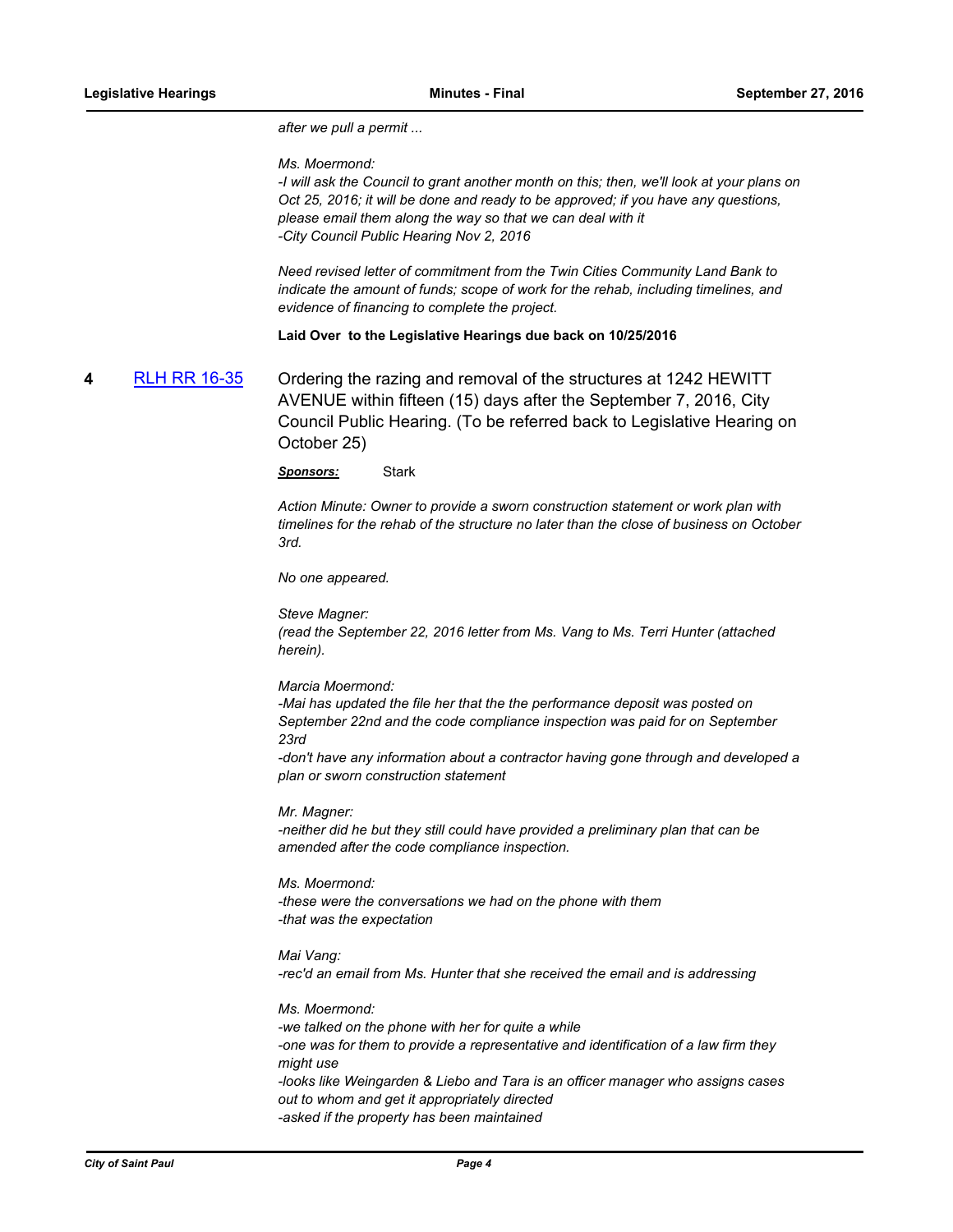*Mr. Magner: -last couple visits have been ok'd.*

*Ms. Moermond: -asked when it goes to City Council*

*Ms. Vang: -October 5*

*Ms. Moermond: -they can bring us sworn construction statement or some level of plans, I can layover to get the other pieces in place -need this no later than October 3rd close of business so Mr. Magner and I can look at it.*

**Referred to the City Council due back on 10/5/2016**

## **Staff Reports**

**5** [SR 16-66](http://stpaul.legistar.com/gateway.aspx?m=l&id=/matter.aspx?key=22241) **Reviewing request for Council to grant Ryan and Tina North an** additional extension for its Order to Remove or Repair the Structures at 929 SEVENTH STREET WEST.

### *Sponsors:* Noecker

*Ryan North, owner, appeared. Steve Ubl, city's building official, appeared.*

*Ms. Moermond:*

*-we have a request for an extension of time on the STAY of enforcement -this is maybe the 3rd request for a Stay of enforcement on the property since the Order was originally issued,which is an extraordinary length of time for Stays on bldgs that have been declared to be a nuisance and dangerous structure; so, this is really a serious matter*

*-however, this is a different owner*

*Inspector Steve Magner, Vacant Buildings:*

*-read the letter written by Ms. Marcia Moermond, Legislative Hearing Officer, dated*  Sep 15, 2016 to Ryan North regarding an extension of the Stay of the Council *Resolution to Remove 929 Seventh Street West (attached)*

*Ms. Moermond:*

*-the \$5000 Performance Deposit needs to be posted (the bond is not acceptable in these circumstances)*

*-the Council is authorized, exclusively, under the code, to grant 1 extension of 180 days; and the Council is authorized to ask up to \$10,000 Performance Deposit as well as, it's presumed, the bond be forfeit for the lack of progress on the first 180 days; so, as I see it, since carving out an agreement that would be put in the form of a resolution and for my purposes, seeing the actual deposit demonstrates the money being there; and that is, I know, an issue but at the same time, if you're not able to produce the \$5000 deposit, are you able to produce the money to be able to complete the rehab project; that is what is structured in the code; it is refundable upon successful completion of the project within the allotted time; many people choose to use that money for finishing work that isn't necessary to get their Certificate of Compliance to occupy the space (decorating, etc.) -I will hold fast on that because I already feel like asking DSI not to forfeit the bond for*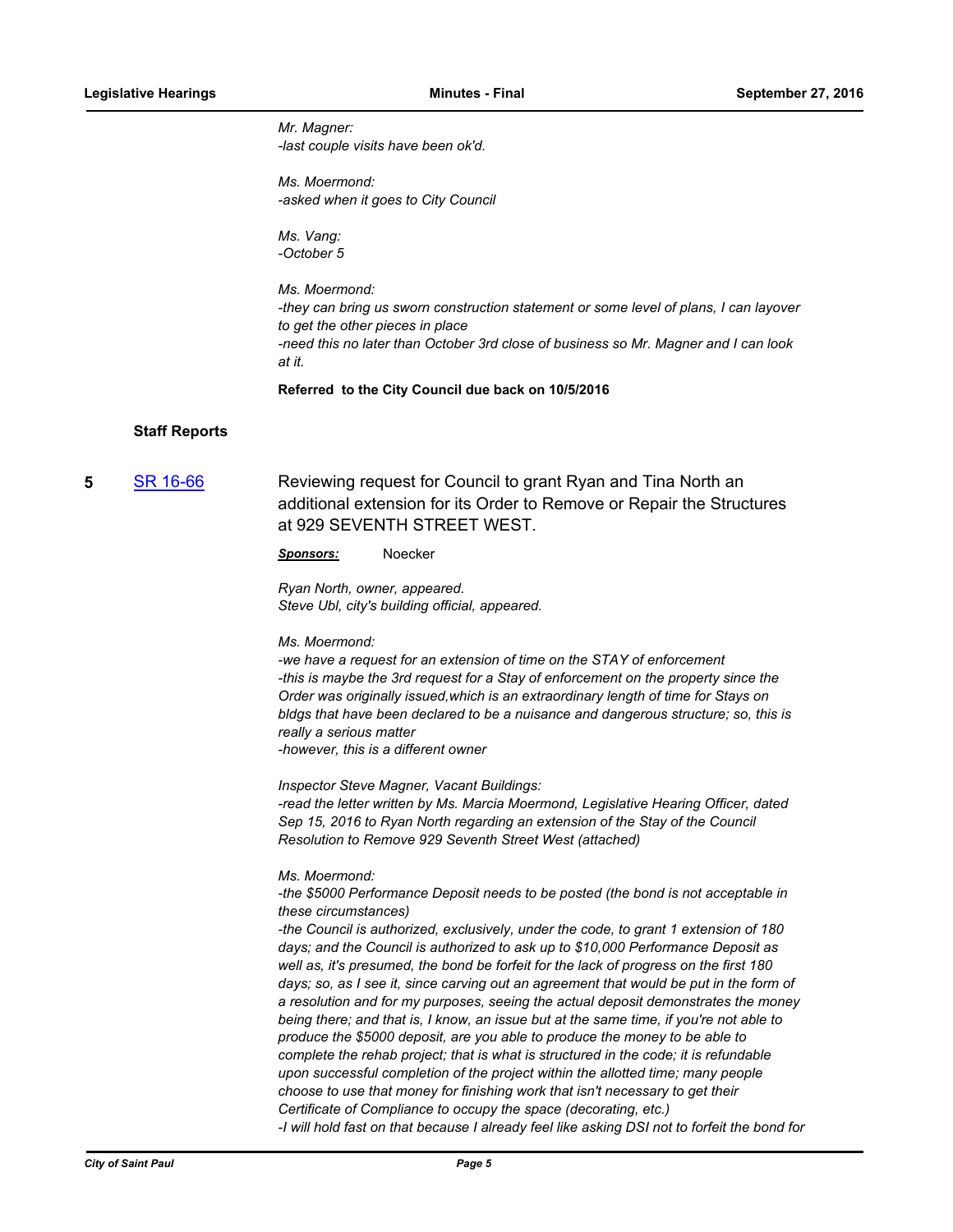*nonperformance is a big deal; so, I'm not sure how you want to manage that on your end but I'm to stick to my guns on that -asked if he had a fresh Work Plan*

*Mr. North:*

*-I have a sworn construction statement with further details regarding subcontractors*

#### *Ms. Moermond:*

*-Mai Vang will make copies of your new documents -Mr. Ubl and Mr. Magner reviewed the sworn construction statement -Mr. Ubl and his staff will be reviewing the engineering documents & permits, etc.*

*Recess taken while Mai Vang made copies of Mr. Ryan's documents*

*Ms. Moermond: -has schedule from Nov - Sep present day*

#### *Mr. North:*

*-the schedule outlines all the steps we've taken on this very complex journey regarding our business model; this has not only been about fixing the bldg but inserting a successful business operation, as well; he wanted to be very thorough regarding our challenges of putting this business model forward*

*-I am learning while I'm going and at one point, we thought that construction would begin in late spring and be completed by the end of the summer of this year; that's what the signs pointed to*

*-the issue of our funding being tied to the liquor license didn't pop up because I didn't know that the liquor license would be so pushed out, time wise; I thought that the liquor license would be done by the beginning of the summer*

#### *Ms. Moermond:*

*-but you know that your funding the rehab of the building was contingent upon the liquor license from the very beginning*

#### *Mr. North:*

*-no; that really didn't come up as a talking point from the bank until later in the process when the bank, looking at the proforma/business plan said that it looks like your liquor license and the ability to sell drinks represents about 15% of your revenue stream and he said that he wasn't comfortable releasing the funds until he knew that I had my liquor license*

*-that wasn't even a conversation point initially because we didn't know that the liquor license was going to take that long; seemed as though it would be a done deal at the beginning of the summer; I completely underestimated the time that it was going to take*

*-we've been working diligently since Nov 2015 to give the city what it requires -we have also spent \$70,000 fixing the roof and the walls to button up the bldg to help stop deterioration*

#### *Mr. Ubl:*

*-commented on the narrative that had just been handed to him starting in Nov 2014 that discusses things to be completed by Jan 2017*

*-from Jan 2015, a narrative discusses parking and liquor license opportunities; so, it looks like we've been working on this for a couple of years*

*-a bldg permit was obtained in Jan 2014 with not much activity (from previous ownership)*

*-other permits: demolition; re-work on the roof; to date, we've had no inspections on that; one of his primary concerns on that permit is that we have a directive where the*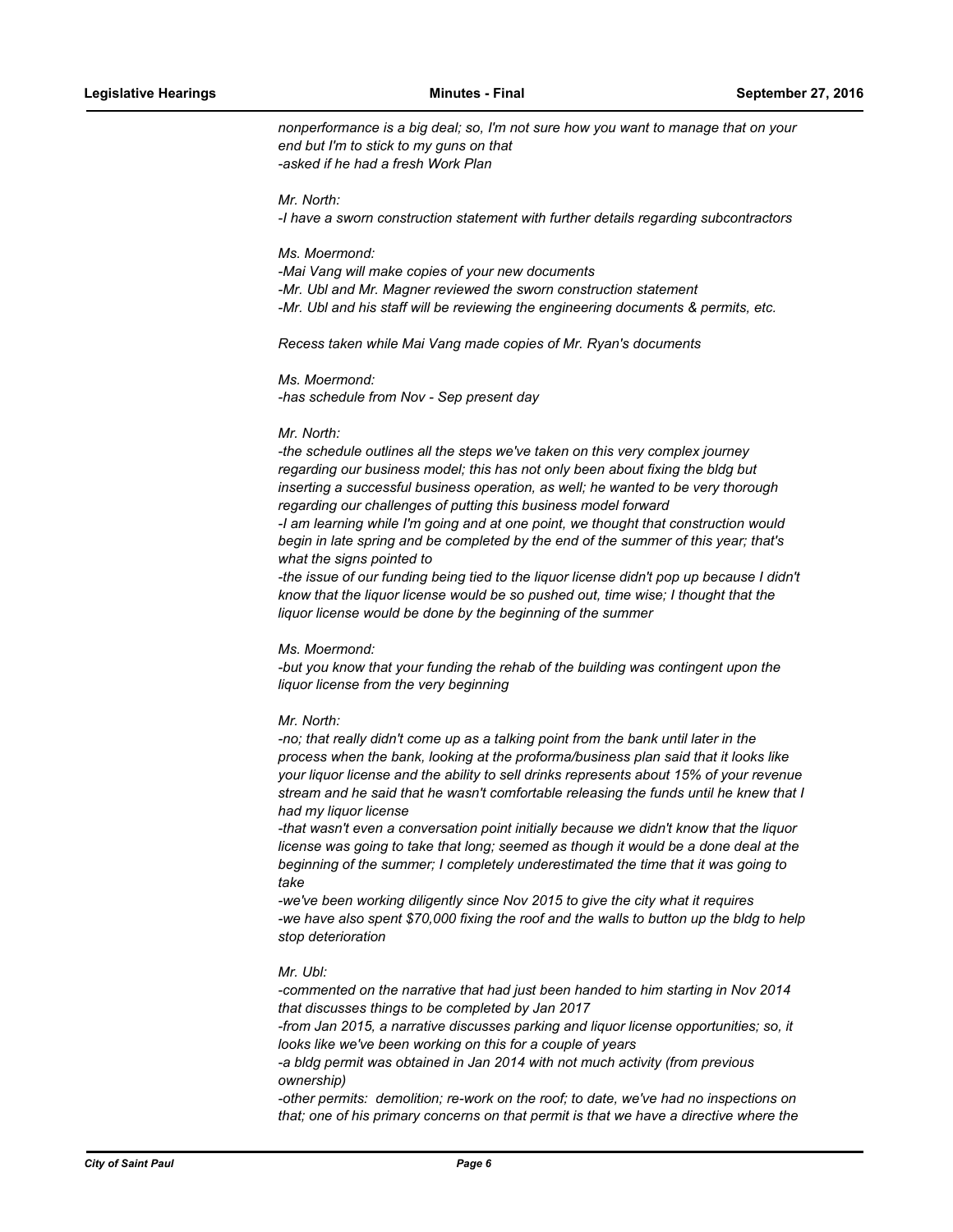*roof drainage is required to connected to the storm water and right now, we have direction going to the alleyway with a tremendous volume of water, which causes a lot of concerns for myself, DSI and Public Works if this is going to be a heavy winter season (How do we control it?); that has to be addressed quickly*

*-roof - I'm curious if the drainage of that roof system that you've been repairing is giving consideration of the storm water management that needs to be exercised here for the C of O to be issued and for the condition of the roof?*

*-I have other permits that have been issued: plumbing, warm air; neither have had any activity to date*

-another bldg permit pending; I'm assuming it's based on the liquor license being *issued & approved for your floor plan that looks like it's for entertaining an 82 occupancy, potentially*

*-3 documents have been presented to him at this time: 1) a chronology of events that took place with a lot of dialogue; 2) another one shows a lot of small print from a company called Locus....* 

*Mr. North:*

*-that's structural engineering notes from our structural engineer, Mattson, MacDonald & Young Inc...*

*(bldg permit that's been issued, he believes)*

#### *Ms. Moermond:*

*-if the roof is draining to the alley, then the engineering wasn't complete......*

*Mr. Ubl:*

*-you cut to the chase rapidly*

*-during construction, there are ways to have temporary systems in place to divert the water to wherever they want to until such time when we make connections in the street (he assumes that's been exercised in the field)*

*-the 3rd document is from Raven Construction; 3 questions on this document -I don't see a date anywhere reflecting this proposal and which code is this under (current or the old? specifically for the Energy Code, Electrical Code and Mechanical Code, with provisions that have drastically changed); and I don't see any line item for all of the electrical work that will need to be performed; it that in here?*

#### *Mr. North:*

*-it's not in there; I hired the electrician outside of my contract with Raven; however, as of the last couple of days, we've changed course on that and she will be taking on our electrical subcontractor as one of her subcontractors*

*-re: line item for connecting to the storm water in the street, I would have to double check if the plumbing storm sewer line 11A includes that \$30,000 bump in that change (not sure)*

#### *Mr. Ubl:*

*-one of the primary concerns is that we have a timeline on permits that's typically, 180 days and if there's no activity, there's an option for the permit holder to request an extension (one time) for 180 days - 1 avenue to take; the concern we have here is that we aren't seeing progress (a history of work being performed in an expeditious fashion)*

*-how are we getting from point A to point B when we don't have all of the approvals yet or the plans in place? (liquor license & storm water management)*

#### *Mr. North:*

*-we do know that we need to divert the storm water drain from the alley into the sewer, which meant that we had to look at other parts of our budget to make adjustments for that extra cost*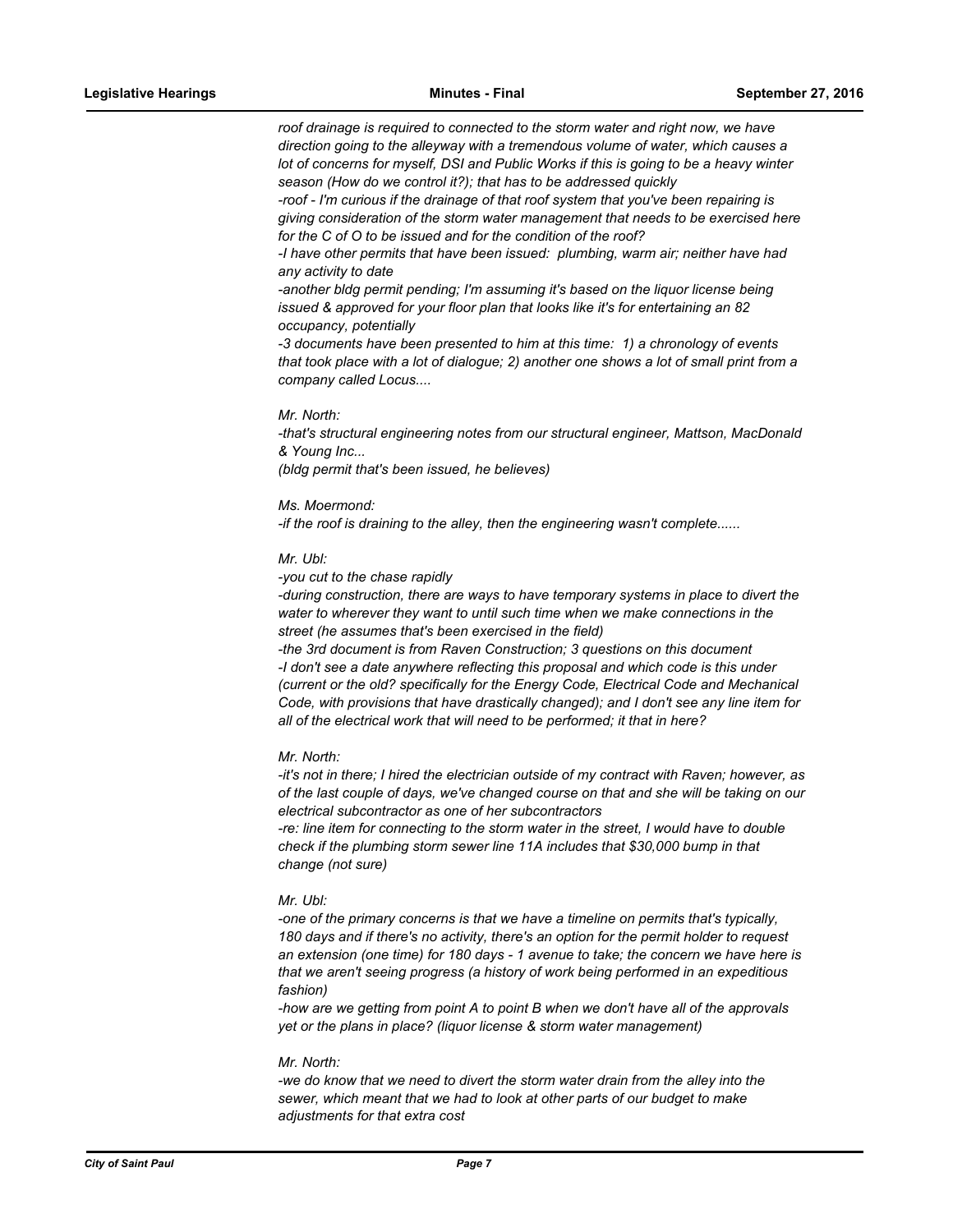*-currently, our liquor license (I'm hoping) is on the City Council agenda on Oct 5, 2016*

*-closing on loan tentatively set for Oct 6, 2016*

#### *Ms. Moermond:*

*-wants to set a timeline of no more than a week from the issuance of the liquor license by the City Council to have actual financing in place; closing on your loan to be able to execute the project*

#### *Mr. Ubl:*

*-that pretty much covers it; just the concern of the timeline that's taken place to day and we're not much farther along*

*Mr. North:*

*-we're ready to roll; my contractor has all the horses at the gate*

*Mr. Magner:*

*-I'm unclear about the electrical; it's above & beyond this \$467,000?*

## *Mr. North:*

*-yes; I believe so; the subcontractor is still whitling down the numbers but estimated \$50,000; that includes the fixtures, etc. and we've been putting together extras throughout the year, accepting donations, etc. -and we start fundraising in Oct and hope to raise \$40,000 - \$60,000 to buy those things outside of our budget that we need*

#### *Mr. Magner:*

*-on item 11A -Plumbing/Storm Sewer - \$77,450; does that include the connection from the roof to the storm sewer*

*Mr. North: -I can't answer that*

## *Mr. Ubl:*

*-we have a permit pending to be issued; he heard a moment ago the mention of incandescent lighting and wants to point out that we need to follow the letter of the design that was presented to us regarding the MN Energy Code; it's quite a rigid energy code to date for the envelope and for conservation purposes; I want to make sure that you're reflecting that in the purchases of your products; your electrical contractor, mechanical engineer, mechanical contractor should be working in harmony to compete that energy package that was supposed to be submitted with your bldg permit application; we want to make sure that all 3 are saying the same thing*

#### *Mr. Magner:*

*-clarification: when you reference that, you're talking about fixtures that are hard-wired or hard-plumbed into the structure; items that are not hard-wired but are plug & cord don't need to meet that energy code; the fixture has to meet that energy code*

#### *Mr. Ubl:*

*-that's right; any secondary energy use would not be part of the scope of the work for your project*

*Ms. Moermond: -Mai will send a letter listing the following:*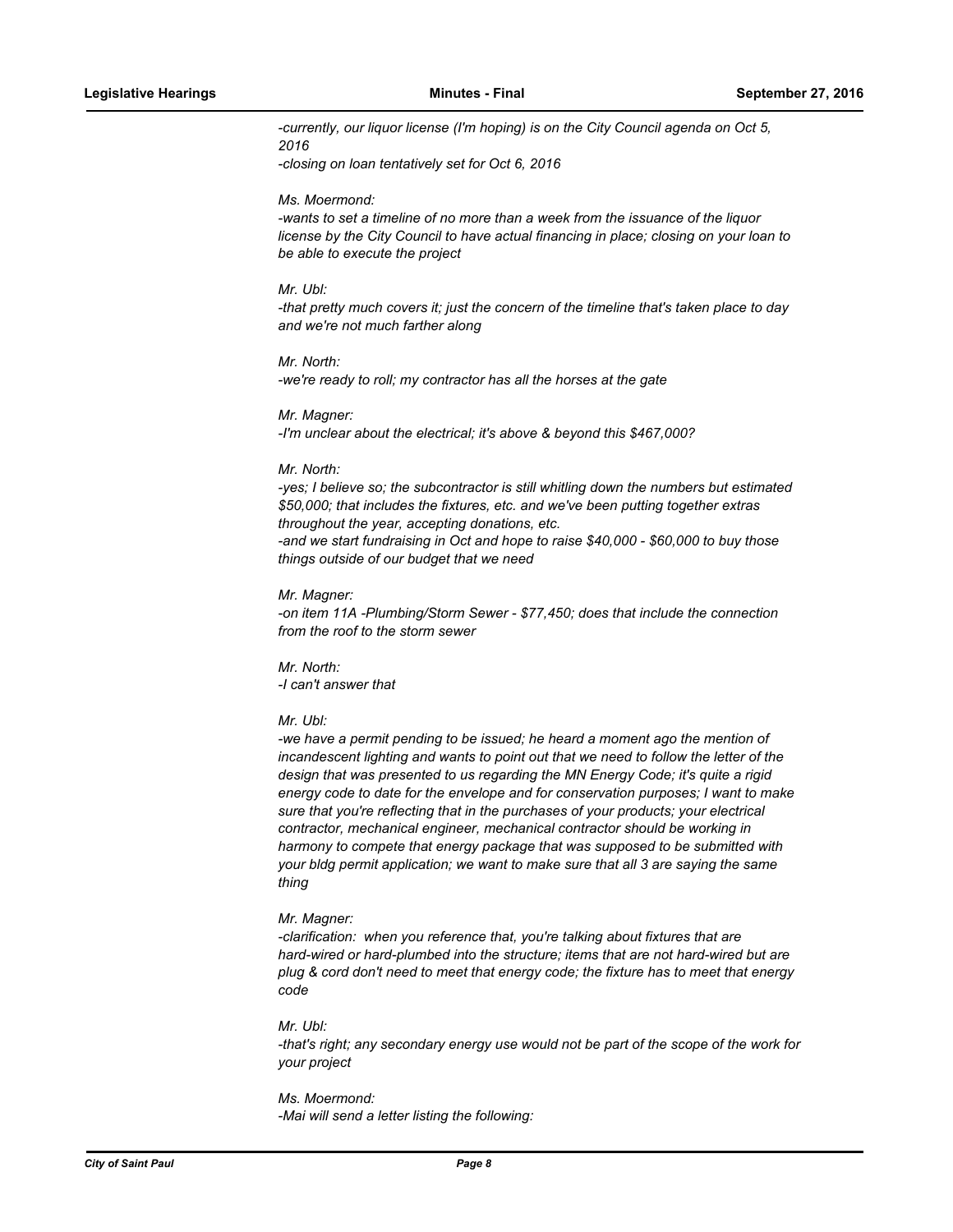*1) signed loan agreement for the rehab funding to be received in LHO Office within a week of the issuance of liquor license;*

*2) revised work plan from Raven Construction to include specific deadlines;*

*3) confirmation that the project budget includes monetary provision for storm water* 

*sewer connection, and if it does not, an amended budget will be necessary;*

*4) electrical bid and revised project budget to reflect this amount;*

*5) current floor plans;*

*6) current site plan; and*

*7) \$5,000 performance deposit, the performance bond is not acceptable in current circumstances.*

*-I want to emphasize the question of timing; I need to see how this is going to unfold over 6 months in detail, which isn't present right now in the documents -I'm especially concerned because we did not have performance for the first 6 months*

*Mr. North:*

*-you should see a good amount of work completed by the end of Nov*

*Ms. Moermond:*

*-I want it done in 6 months*

*-if you show me the money on Oct 13, it's conceivable that this could be on the Council agenda on Oct 19 (Bring me the actual document) -send other documents, too, before if you can -I will run the bldg related items by Mr. Ubl just to make sure it was he was thinking*

*-take care of the maintenance*

*Mr. North:*

*-garbage cans should snug right up to the bldg*

*Ms. Moermond:*

*A new resolution will be drafted for the Council meeting on October 19 for a stay of enforcement if the following conditions are met by October 13:*

*1) signed loan agreement for the rehab funding to be received in LHO Office within a week of the issuance of liquor license;*

*2) revised work plan from Raven Construction to include specific deadlines; 3) confirmation that the project budget includes monetary provision for storm water sewer connection, and if it does not, an amended budget will be necessary;*

*4) electrical bid and revised project budget to reflect this amount;*

*5) current floor plans;*

*6) current site plan; and*

*7) \$5,000 performance deposit, the performance bond is not acceptable in current circumstances.*

## **Received and Filed**

## **1:30 p.m. Hearings**

## **Fire Certificates of Occupancy**

**6** [RLH FCO](http://stpaul.legistar.com/gateway.aspx?m=l&id=/matter.aspx?key=22660)  16-158

Appeal of Anthony Strouth to a Fire Inspection Correction Notice at 1291 SHERBURNE AVENUE.

*Sponsors:* Stark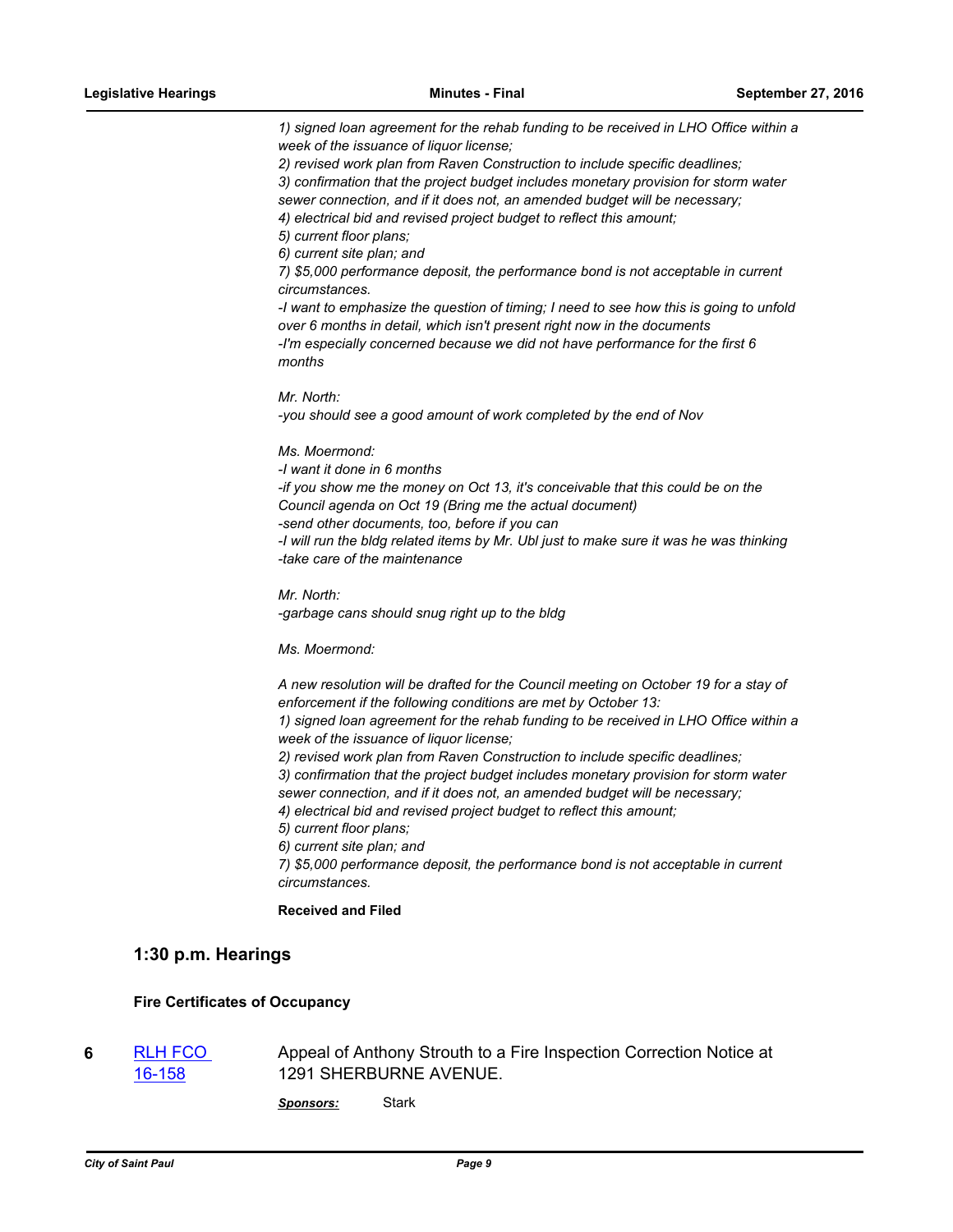*Anthony Strouth, owner, appeared.*

*Fire Inspector A J Neis:*

*-Fire Certificate of Occupancy Correction Notice issued by Fire Inspector Mike Cassidy*

*-work was done in the basement that was not completed under permit -the Appellant spoke with the inspector today; there has been some confusion on some of the items that were Ordered, which were done prior to his ownership, in particular, an escape window that was installed as a condition of his purchasing the property (previous owner hadn't pulled a permit); Appellant assumed that it had been installed properly because it was a condition of the sale; that work needs to be done properly under permit*

*-Inspector Lisa Martin started this Mar 9, 2015; Inspector Cassidy is following up on it -other confusion: some of the codes are improperly cited in AMANDA because we have not yet been able to update our code to reflect some of the new changes; codes don't jibe with the Orders*

*-there were not any big violations or safety violation with any of those items -reviewed the TISH Report of Jun 2015 did identify some areas of concern with the plumbing that were not done correctly, in particular, in the basement: tape waste piping; putty on waste pipe under bathroom; extension cord for wet bar sink disposal, which can't be used; low head room in basement of less than 7 feet (recent code chg); also identified that basement egress well lacked a permanently mounted escape ladder, which is required*

*-the TISH Report did identify some things that hadn't been done correctly that would have been caught had permits been pulled*

*-pointed out, that under Mr. Strouth's ownership, with the exception of May, Jul & Sep 2014 when we rec'd tall grass & weed complaints, the property has a very clean history with their office*

*Mr. Strouth:*

*-I live in Texas; this is my old residence, a single family home; I lived there for 8 years and moved to TX 2014-15 when my job transferred me*

*-Deuth is my property management company*

*-when I got this report and I was so far away, it initially scared me; so, I put the house on the market and for 6 months, it did not sell; for 8 months I was out any kind of income to pay the mortgage; I didn't know where to begin; I spent some money to clean up the property; then, I put it back into a rental*

*-then I got this again & I'm here because I can't go another 8 months without paying my mortgage*

*-I went through the list and going through the codes (Legislative Code) & I'm seeing that the house doesn't have enough bathrooms; doesn't have a kitchen sink; it doesn't have enough water facilities for the bldg; this is cited in different portions of the report; another thing that threw me was that in #2 the electrical component (Leg Code 34.34(5)-for insect and rodent harborage..... that made me think that we had rodents in our electrical boxes (?); so, that's why I made a point to come up here; I had the property management company give me a lot of photos; I was on their butt about things but everything was fine - it checked out fine (I'm being cited for something that doesn't exist)*

*-this is a normal house; I lived in the house for 8 years (What's going on?) -every time the property mgr goes out, he charges at least for 1 hour, which is \$50... I need to make sure that I'm protected and we've had no problems with the tenants -I'm willing to comply with things, within reason*

#### *Mr. Neis:*

*-the property owner is absolutely right; the code section is property cited under 34.14(2) about the electrical; then, for whatever reason, our code didn't update and it*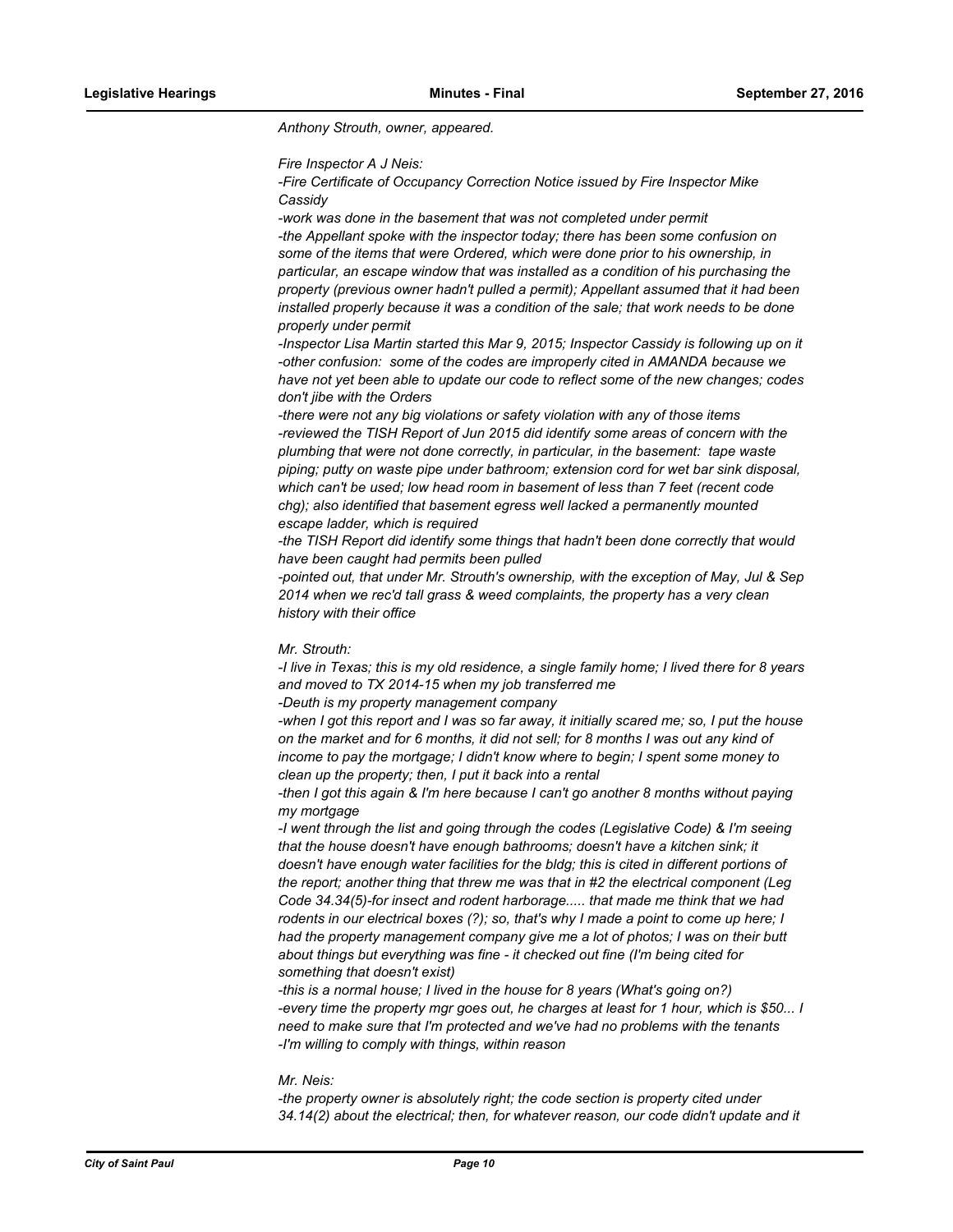*jumped to 34.34, which is supposed be for commercial bldgs about rodent harborage; and AMANDA just didn't update; a change we need to make internally; I thought most of these were completely but clearly, they are not -we need to proof read the code section before the letters go out -the house is not under Revocation, etc. so there's nothing that would prohibit the owner from renting it out* -on TISH: the water heater was identified about not being properly installed for a *couple of reasons (without permit) Ms. Moermond: -but the water heater was not actually called out in the current Orders Mr. Strouth: -entered photo of tag on water heater - 1998; he changed the cap on it -had a new TISH done; entered it -there is recessed lighting; was there when I bought the house from an owner-occupant Ms. Moermond: -reviewed new TISH with Mr. Neis -#1 exposed wiring (Mr. Neis: that's not the right code section; I have to Withdraw that Order) -given this was an owner-occupied; was there a flaw with the lighting? We have no photos*

*Mr. Strouth:*

*-trying to make sure that I did everything right, I called an electrician to look at everything; he said it was all up to code*

*Mr. Neis:*

*-in a situation like this when we're dealing with work that's 10-20 years old (guessing prior to 2007, we are concerned with was it done right? was it done safely? and is it code compliance; typically, we ask that the owner get a licensed trade person out there to make sure that it's right; next, are they willing to put their name on it; it looks as though Mr. Strouth has that*

*-is willing to abate the recessed lighting as properly done -the only thing he sees on the wet bar in the basement is that they spliced an extension cord and wired it in; but you are to use a rated cord; it serves the same function; the disposal is not required so an option is just to take it out; if you removed the disposal, you don't need a plumbing permit*

*-the 2015 TISH report identified the plumbing: taped waste piping in the basement on the stack; putty on waste in bathroom*

*-the only thing I see on the new TISH Report is the disposal*

#### *Ms. Moermond:*

*-you can take care of the disposal; if the inspector sees a specific problem with the hook-up of the toilet, or whatever, we'll have some specific information about what he is seeing, which I don't have now*

*Mr. Strouth:*

*-the tape on the pipe was just a decorative thing - black duct tape to cover spots*

#### *Ms. Moermond:*

*-we have the egress window in the basement that needs a hook ladder; installation is correct; inspector has checked*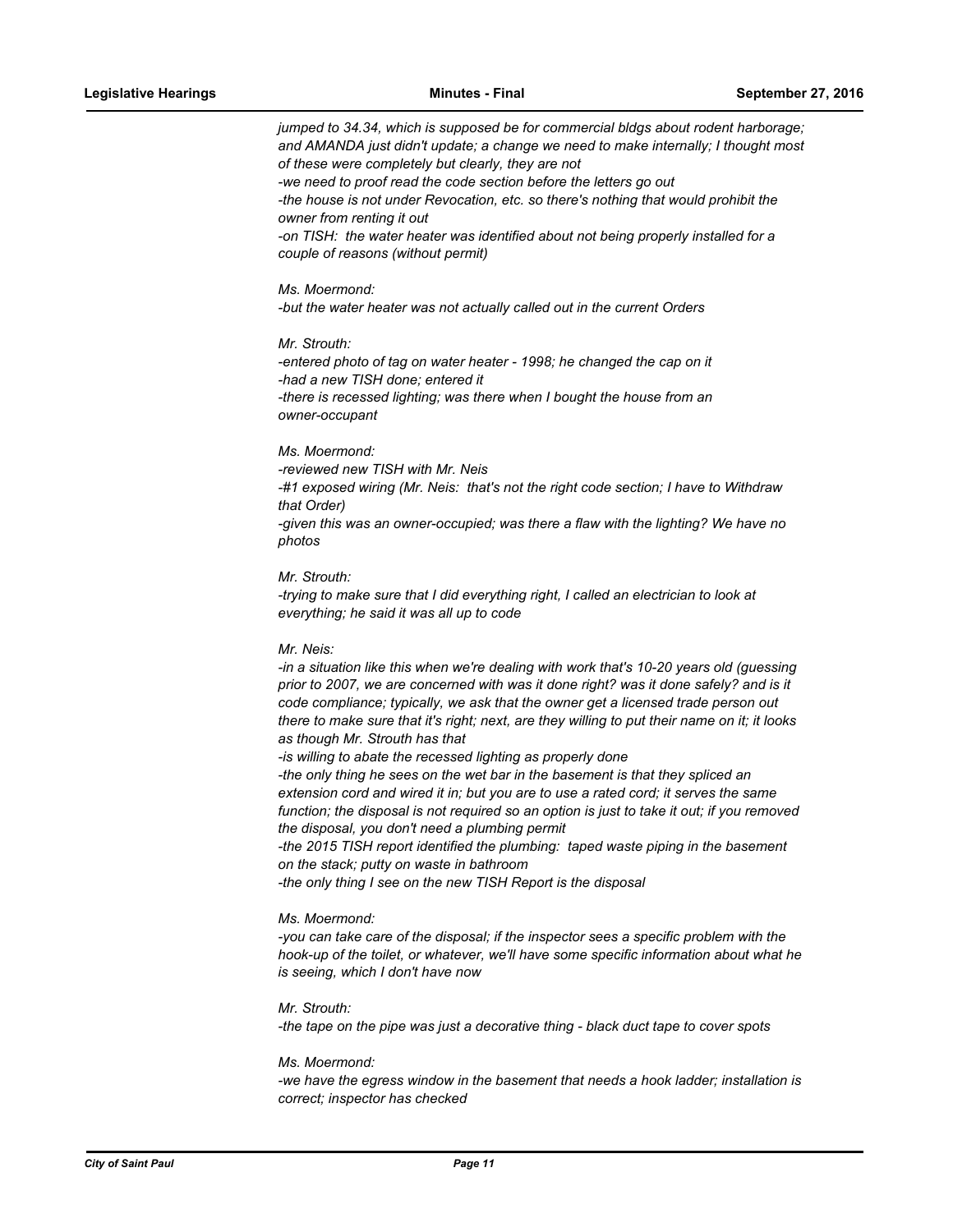## *Mr. Strouth:*

*-will pick up a hook ladder today for the escape window -back to the garbage disposal; it's a very minor thing; if it's under \$500, do I need to pull a permit?*

#### *Mr. Neis:*

*-some disposals just plug in; this one clearly, did not; it does need a permit; -a plumbing permit is usually pulled when somebody puts in a disposal; don't usually pull 2 separate permits*

*Mr. Strouth: -that disposal has been there for 8 years -it won't cause a fire; I think that's the issue we're concerned about; I will bring an electrician to wire it up and I will get you an invoice*

#### *Mr. Neis:*

*-our inspectors don't have the capability of verifying if the wires are done correctly when it comes to appliances; I believe the code says a permit is required; I'll consult with the electrical inspector to know for sure; if Mr. Moynihan says, "It's fine;" OK; I'll call him now*

*Mr. Strouth: -I'm going to let the electrician do it so we are all happy about it*

*RECESS taken to make that call.*

#### *Mr. Neis:*

*-I wasn't able to get a hold of Mr. Moynihan but I did get his assistant, Joe Dabe; the letter of the law would require an electrical permit to make sure that it's done properly*

*Ms. Moermond: -so, that's the 1 permit that you need to pull; the alternative is to remove the garbage disposal -the handrails are under control -the egress window is solidly installed; just add the hook ladder -smoke detector was just entered -you also got the CO test on the furnace*

*Ms. Moermond:*

*Item 1 has been withdrawn by dept Item 2 - abated Item 3 - deny the appeal and owner needs electrical permit pulled Item 4 - need confirmation that the egress window is installed properly Item 5 - abated (submitted at hearing)*

**Referred to the City Council due back on 10/19/2016**

## **2:30 p.m. Hearings**

## **Vacant Building Registrations**

**7** [RLH VBR 16-64](http://stpaul.legistar.com/gateway.aspx?m=l&id=/matter.aspx?key=22649) Appeal of Alexander Bassey-Black to a Vacant Building Registration Renewal Notice at 2137 NORTONIA AVENUE.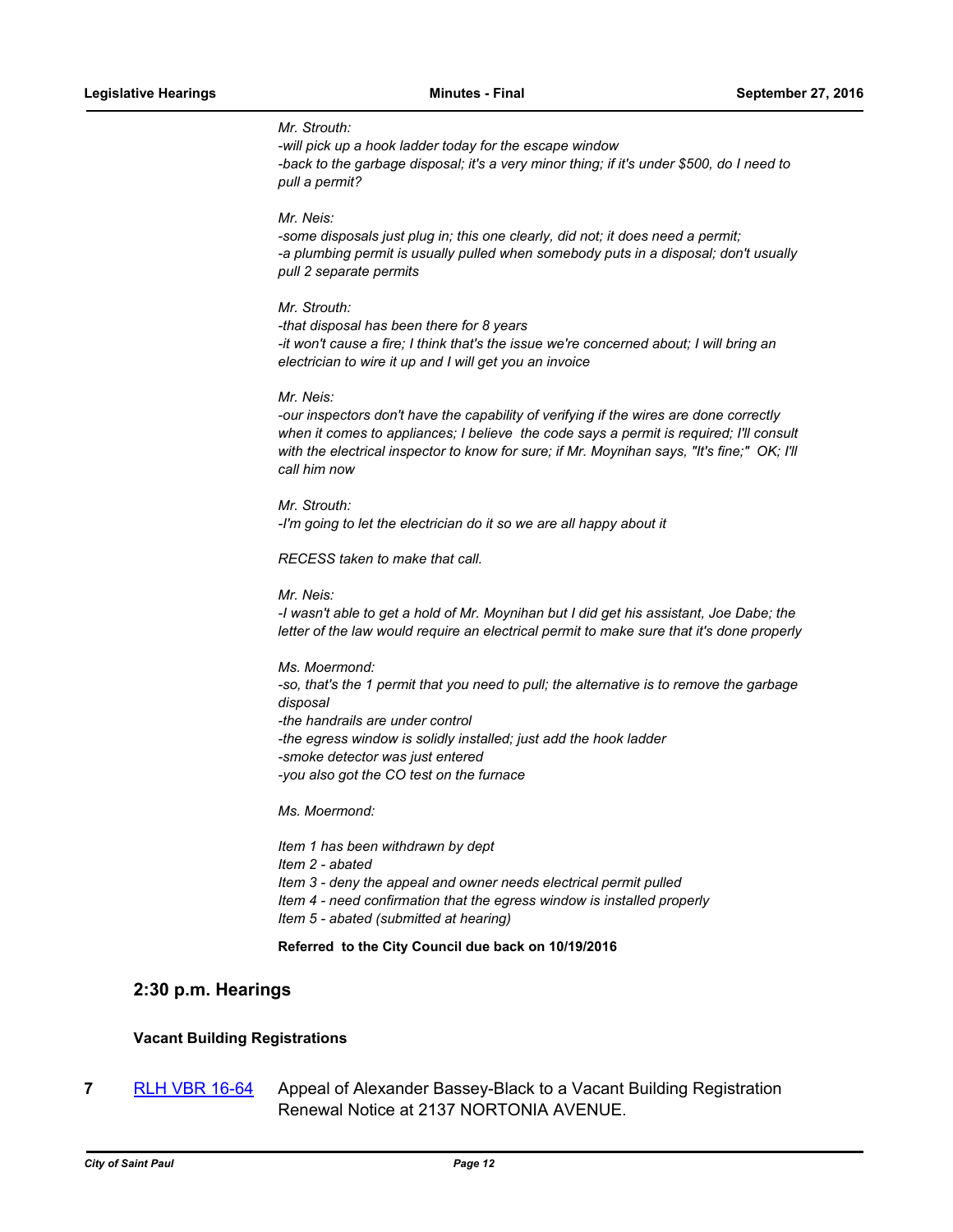## **Sponsors:** Prince

*Alexander Bassey-Black, owner, appeared.*

*Ms. Moermond: -we were talking about lack of utility usage*

*Mr. Bassey-Black: -the utility has been on since 2014*

#### *Ms. Moermond:*

*-I don't understand; how can it be off and turned on at the same time? On paper it looks as though Xcel is off but in reality is sounds like it's on -and, you bought a Registered VB and the seller did not disclose that to you*

*Mr. Bassey-Black: -I came home one day and utility was off*

*Inspector Matt Dornfeld: -I can't confirm whether Xcel is on or off -we can meet there to see if the lights are on*

#### *Mr. Bassey-Black:*

*-Mr. Nelmark saw the lights on; he came in one day and he said that he was going to come back but I haven't seen him since; I tried to call him back in 2014 -I have with me my Xcel bills*

#### *Ms. Moermond:*

*-the records go back & forth on it being a Category 1 and Category 2 VB; right now, it sounds like you have it listed as a Cat 1 VB; am I wrong?*

#### *Mr. Dornfeld:*

*-it was opened as a Cat 1 VB in 2009 and monitored that way until Nov 17, 2011 when Inspector Nelmark changed it to a Cat 2 VB ; it's been that way since* 

#### *Ms. Moermond:*

*-here's what I'm stuck with: it's been a Reg VB since 2009 and for the first couple of years, it had just a couple of things that it needed -they called it a Category 1 VB (turn-key); after those 2 years passed, buildings deteriorate but also the code says that you turn into a Cat 2 VB, which means that you have to pass a Code Compliance Inspection (4 trades) in order for it to be habitable; this has been over the course of 7 years, which makes it entrenched as a VB that needs this inspection process -I'm concerned about the amount of money that you spend on the property; it's more than what the market would value the property at*

#### *Mr. Bassey-Black:*

*-I purchased the house for \$170,000+; and for the past 2 months, it's been very rough for me; 2-3 hours of sleep each night; like today, I was up at 5 am after 2 hours of sleep*

*-I moved into this house around 2009 and have lived there for almost 7 years*

#### *Ms. Moermond:*

*-then, the person who sold you the house knew that this was a Reg VB; they knew it*  wasn't allowed to be occupied; because it was sold on Contract for Deed, you didn't *get any kind of disclosure of it's legal circumstances; although, it says in the Contract that she has disclosed all of the zoning, housing and building issues; you were taken advantage of; the owner let you buy the house knowing it was a Reg VB and you*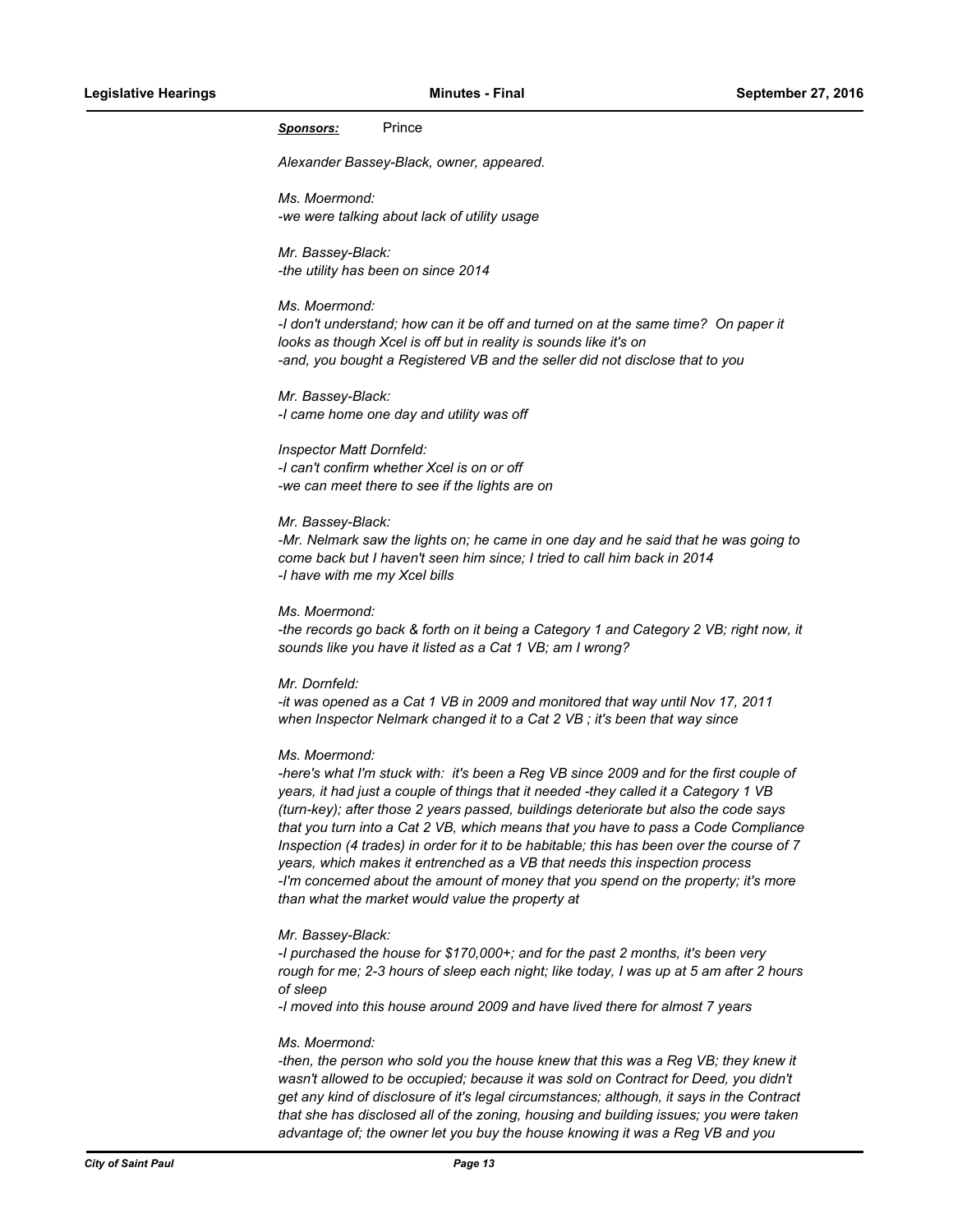*can't stay but I don't know what your options are -you must Vacate by Mon, Oct 24, 2016 -if you want to stay, order a Code Compliance Inspection; when you get the report back, you'll need to fix the items of deficiency; then, you can move back in -City Council Public Hearing Oct 19, 2016*

*Mr. Bassey-Black: -what if an inspector comes and takes a look.....*

*Ms. Moermond: -Mr. Dornfeld, could you work with a Seeger only perhaps or what do you think?*

*Mr. Dornfeld:*

*-I can certainly go out and perform a life safety inspection and get back to you in a week* 

*-will meet Mr. Bassey-Black there Monday, Oct 3, 2016 at 10 am*

*Ms. Moermond:*

*\_\_\_\_\_\_\_\_\_\_\_\_\_\_*

*-I can hold off on locking in on a decision until you've been through the property*

*Supervisor Matt Dornfeld to inspect property on Monday, October 3 to determine life safety issues and status of the property and determine if it should be in the VB Program as a VB Category 2.*

*F/U: Inspector Matt Dornfeld stated he and Inspector Singerhouse visited the property on October 3 and found that the interior is fully furnished, clean and there were no life safety issues. The exterior of the house is in fair/good condition and the property area is maintained.* 

*Ms. Moermond stated that it was a Category 1, Vacant Building when the file was opened. It was re-occupied not long thereafter; however, he was unaware of this and the building became Category 2, VB. Recommend granting the appeal.*

**Referred to the City Council due back on 10/19/2016**

**8** [RLH VBR 16-62](http://stpaul.legistar.com/gateway.aspx?m=l&id=/matter.aspx?key=22630) Appeal of Noela Suhfor to a Vacant Building Registration Requirement and Fire Inspection Correction Notice at 1007 OXFORD STREET NORTH.

*Sponsors:* Brendmoen

*Noela Suhfor, owner, appeared.*

*Inspector Matt Dornfeld:*

*-looks as though Fire just put some photos in the system -there is a C of O with deficiencies on file issued in late Aug but I don't see any updated report from their inspection on 9-27-16*

*Ms. Suhfor: -thinks that Alexander Bassey-Black is the previous buyer*

*Ms. Moermond:*

*-you live in Maple Grove and stop by this house now and then for lunch or so -interesting that both you & Mr. Bassey-Black paid about the same amount of money for properties that are valued by Ramsey Co at less than half of that; you paid about \$250,000 and the county values it at \$119,100*